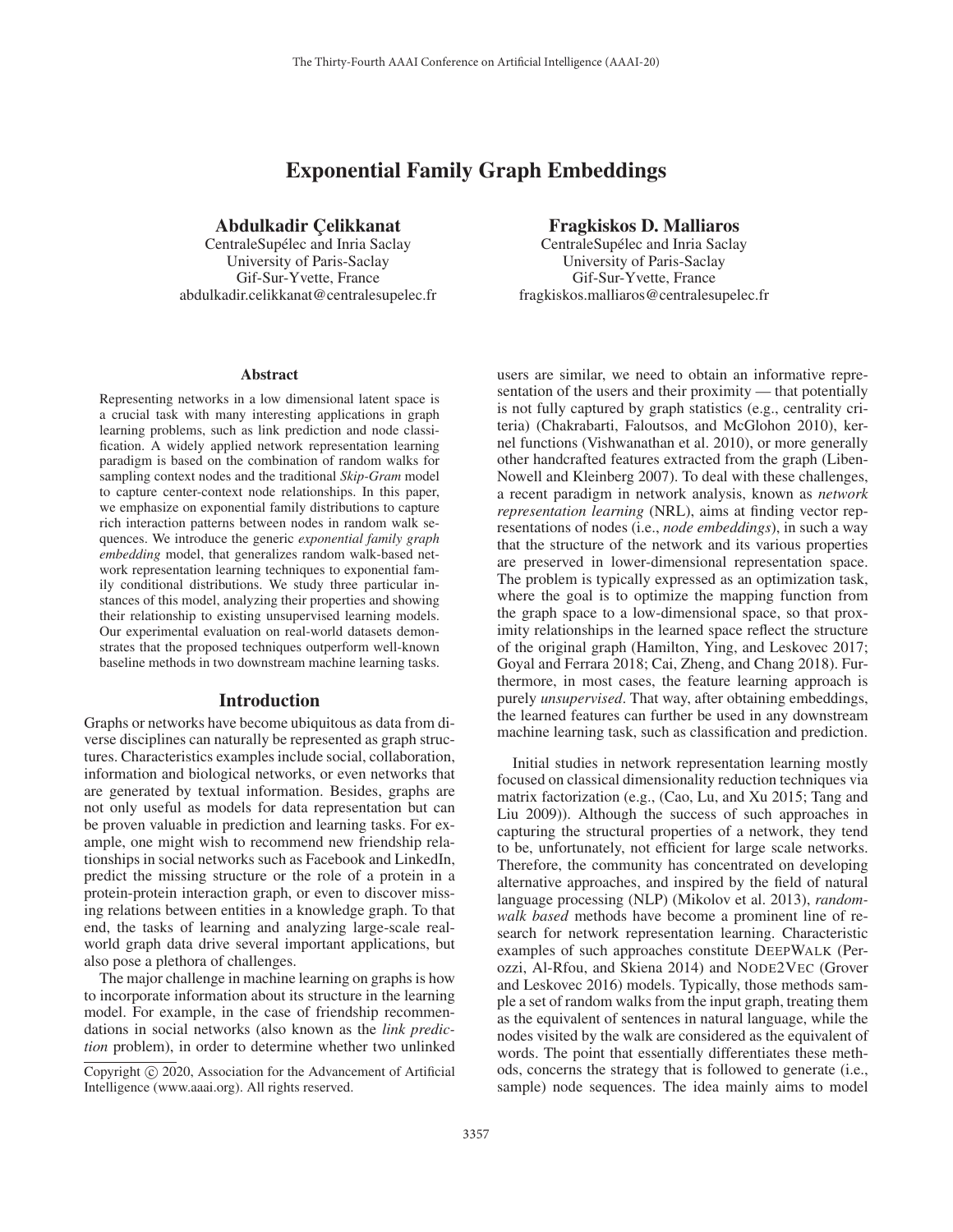*center-context* node relationships, examining the occurrence of a node within a certain distance with respect to another node (as indicated by the random walk); this information is then utilized to represent the relationship between a pair of nodes. Then, widely used NLP models, such as the *Skip-Gram* model (Mikolov et al. 2013), are used to learn node latent representations, examining *simple co-occurrence relationships* of nodes within the set of random walk sequences.

Nevertheless, *Skip-Gram* models the conditional distribution of nodes within a random walk based on the *softmax* function, which might prohibit to capture richer types of interaction patterns among nodes that co-occur within a random walk. Motivated by the aforementioned limitation of current random walk-based NRL methodologies, we argue that considering more expressive *conditional probability models* to relate nodes within a random walk sequence, might lead to more informative latent node representations.

In particular, we capitalize on *exponential family distribution* models to capture interactions between nodes in random walks. Exponential families correspond to a mathematically convenient parametric set of probability distributions, which is flexible in representing relationships among entities. More precisely, we introduce the concept of *exponential family graph embeddings* (EFGE), that generalizes random walk NRL techniques to exponential family conditional distributions. We study three particular instances of the proposed EFGE model that correspond to widely known exponential family distributions, namely the Bernoulli, Poisson and Normal distributions. The extensive experimental evaluation of the proposed models in the tasks of node classification and link prediction suggests that, the proposed EFGE models can further improve the predictive capabilities of node embeddings, compared to traditional *Skip-Gram*-based and other baseline methods. In addition, we further study the objective function of the proposed parametric models, providing connections to well-known unsupervised graph learning models under appropriate parameter settings.

Contributions. The main contributions of the paper can be summarized as follows:

- We introduce a novel representation learning model, called EFGE, which generalizes classical *Skip-Gram*based approaches to exponential family distributions, towards more expressive NRL methods that rely on random walks. We study three instances of the model, namely the EFGE-BERN, EFGE-POIS and EFGE-NORM models, that correspond to well-known distributions.
- We show that the objective functions of existing unsupervised and representation learning models, including word embedding in NLP (Mikolov et al. 2013) and overlapping community detection (Yang and Leskovec 2013), can be re-interpreted under the EFGE model.
- In a thorough experimental evaluation, we demonstrate that the proposed exponential family graph embedding models generally outperform widely used baseline approaches in various learning tasks on graphs. In addition, the running time to learn the representations is similar to other *Skip-Gram*-based models.

Source code. The implementation of the proposed models

is provided in the following website: https://abdcelikkanat. github.io/projects/EFGE/.

# Preliminary Concepts

# Random Walk-based Node Embeddings

Let  $G = (\mathcal{V}, \mathcal{E})$  be a graph, where  $\mathcal{V}$  and  $\mathcal{E} \subseteq \mathcal{V} \times \mathcal{V}$  denote the vertex and edge sets respectively. Random-walk based node embedding methods (Perozzi, Al-Rfou, and Skiena 2014; Grover and Leskovec 2016; Celikkanat and Malliaros 2018; 2019b) generate a set of node sequences by simulating random walks that can follow various strategies; node representations are then learned relying on these generated sequences. We use an ordered sequence of nodes  $\mathbf{w} = (w_1, ..., w_L) \in \mathcal{W}$  to denote a *walk*, if every pair  $(w_l, w_{l+1})$  belongs to the edge set  $\mathcal E$  for all  $1 \leq l \leq L$ . Then, the notation  $W$  will represent the set of walks of length  $L$ .

Being inspired from the the field of natural language processing and the *Skip-Gram* model (Mikolov et al. 2013) for word embeddings, each walk is considered as a sentence in a document and similarly the surrounding vertices appearing at a certain distance from each node in a walk are defined as the *context set* of this particular node, which is also called *center* in our description. More formally, we will use  $\mathcal{N}_{\gamma}^{\mathbf{w}}(w_l) := \{w_{l+j} \in \mathcal{V} : -\gamma \leq j \leq \gamma, j \neq 0\}$  to denote the context set of node  $w_l$  in the random walk  $\mathbf{w} \in \mathcal{W}$ note the context set of node  $w_l$  in the random walk  $\mathbf{w} \in \mathcal{W}$ . Representations of nodes are learned by optimizing the relationship between these center and context node pairs under a certain model. More formally, the objective function of *Skip-Gram* based models for network representation learning is defined in the following way:

$$
\arg\max_{\Omega} \frac{1}{N \cdot L} \sum_{\mathbf{w} \in \mathcal{W}} \sum_{1 \le l \le L} \sum_{v \in \mathcal{N}_{\gamma}(w_l)} \log p(y_{w_l, v}; \Omega), \quad (1)
$$

where  $y_{w_l,v_j}$  represents the relationship between the center  $w_l$  and context node v in the walk  $\mathbf{w} \in \mathcal{W}, N$  is the number of walks, L is length of walks and  $\Omega=(\alpha,\beta)$ . Note that, we typically learn two embedding vectors  $\alpha[v]$  and  $\beta[v]$  for each node  $v \in V$ , where  $\beta[v]$  corresponds to the vector if the node is interpreted as a center node and  $\alpha[v]$  denotes the vector if  $v$  is considered as the context of other nodes. In all downstream machine learning applications, we only consider  $\alpha[v]$  to represent the embedding vector of v.

Generally speaking, random walk-based network representation learning methods can use different approaches to sample the context of a particular node. For instance, DEEP-WALK performs uniform truncated random walks, while NODE2VEC is based on second order random walks to capture context information. Another crucial point related to *Skip-Gram* based models, has to do with the way that the relationship among center and context nodes in Eq. (1) is modeled. In particular, DEEPWALK uses the *softmax* function to model the conditional distribution  $p(\cdot)$  of a context node for a given center, in such a way that nodes occurring in similar contexts tend to get close to each other in the latent representation space. In a similar way, NODE2VEC adopts the negative sampling strategy, where it implicitly models cooccurrence relationships of context and center node pairs.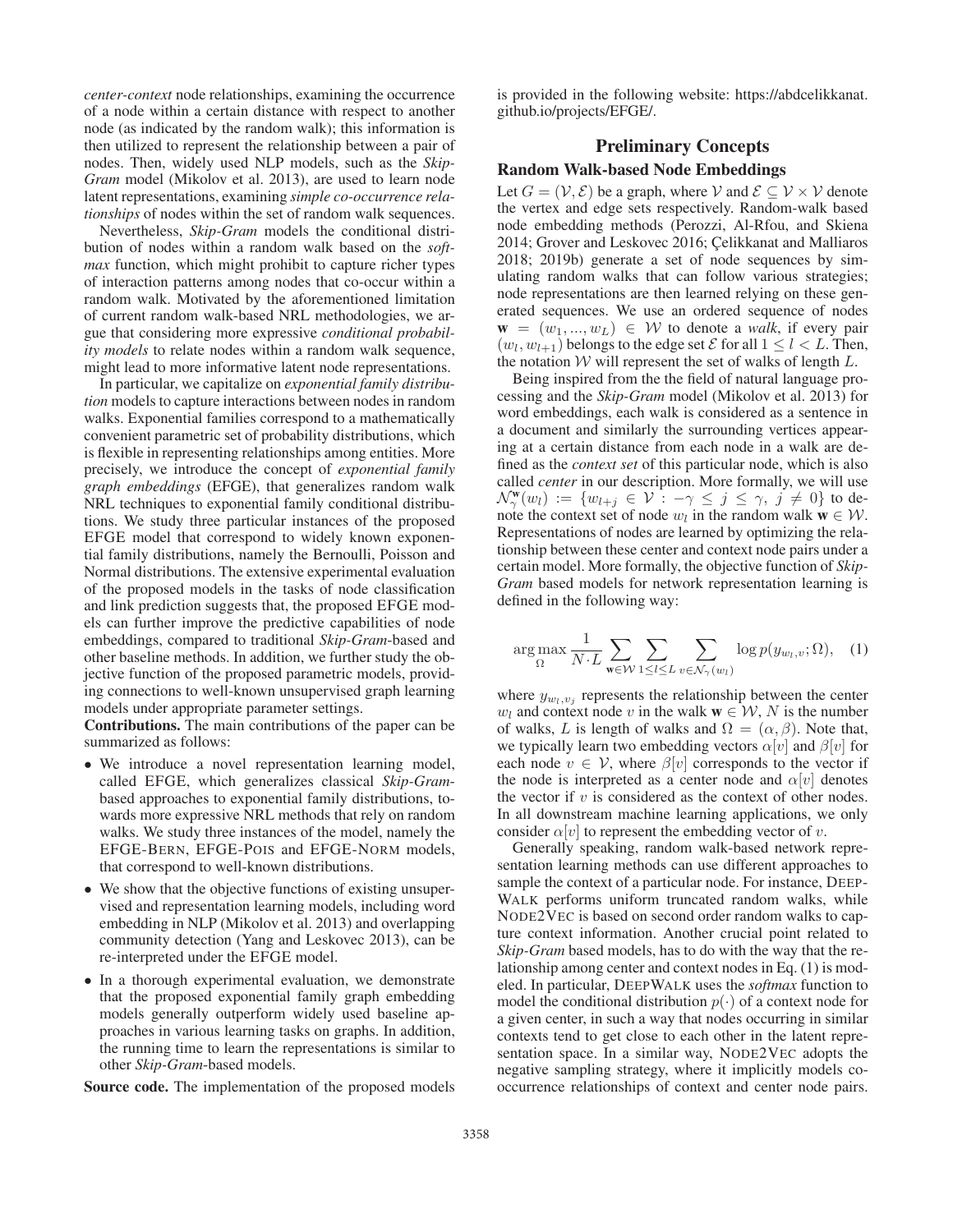As we will present shortly, in our work we rely on exponential family distributions, in order to further extend and generalize random-walk NRL models to conditional probability distribution beyond the *softmax* function — towards capturing richer types of node interaction patterns.

### Exponential Families

In this paragraph, we introduce the *exponential family distributions*, a parametric set of probability distributions that includes among others the Gaussian, Binomial and Poisson distributions. A class of probability distributions is called exponential family distributions if they can be expressed as

$$
p(y) = h(y) \exp\left(\eta T(y) - A(\eta)\right),\tag{2}
$$

where h is the *base measure*, η are the *natural parameters*, T is the *sufficient statistic* of the distribution and <sup>A</sup>(η) is the *log-normalizer* or *log-partition* function (Andersen 1970). Different choices of base measure and sufficient statistics lead us to obtain different probability distributions. For instance, the base measure and sufficient statistic of the *Bernoulli* distribution are  $h(y) = 1$  and  $T(y) = y$  respectively, while for the *Poisson* distribution we have  $h(y) =$  $1/y!$  and  $T(y) = y$ .

As we mentioned above, exponential families contain a wide range of commonly used distributions, providing a general class of models by re-parameterizing distributions in terms of the natural parameters  $\eta$ . That way, we will use the natural parameter  $\eta$  to design a set of network representation learning models, defining  $\eta_{v,u}$  as the product of context and center vectors in the following way:

$$
\eta_{v,u} := f(\beta[v]^\top \cdot \alpha[u]),
$$

where f is called the *link function*. As we will present shortly in the following section, we have many alternative options for the form of the link function  $f(.)$ .

## Proposed Approach

In this section, we will introduce the proposed *exponential family graph embedding* models, referred to as EFGE. The main idea behind this family of models is to utilize the expressive power of exponential family distribution towards conditioning context nodes with respect to the center node of interest. Initially, we will describe the formulation of the general objective function of the EFGE model, and then we will present particular instances of the model based on different exponential family distributions.

Let  $W$  be a collection of node sequences generated by following a random walk strategy over a given graph  $G$ , as defined in the previous section. Based on that, we can define a generic objective function to learn node embeddings in the following way:

$$
\mathcal{L}(\alpha, \beta) := \arg \max_{\Omega} \sum_{\mathbf{w} \in \mathcal{W}} \sum_{1 \le l \le L} \sum_{v \in \mathcal{V}} \log p(y_{w_l, v}^l; \Omega), \quad (3)
$$

where  $y_{w_l,v}^l$  is the observed value indicating the relationship between the center  $w_l$  and context node v. Here, we aim to find embedding vectors  $\Omega = (\alpha, \beta)$  by maximizing the loglikelihood function in Eq. (3). Note that, the objective function in Eq. (3) is quite similar to the one of the *Skip-gram* model (Mikolov et al. 2013) presented in Eq. (1), except that we also include nodes that are not belonging to context sets.

Instead of restricting ourselves to the *Sigmoid* or *Softmax* functions in order to model the probability in the objective function of Eq. (3), we provide a generalization assuming that each  $y_{w_l,v}$  follows an exponential family distribution. That way, the objective function used to learn node embedding vector sets  $\Omega = (\alpha, \beta)$  can be rewritten as follows:

$$
\arg \max_{\Omega} \sum_{\mathbf{w} \in \mathcal{W}} \sum_{1 \le l \le L} \sum_{v \in \mathcal{V}} \log h(y_{w_l, v}) + \eta_{w_l, v} T(y_{w_l, v}) - A(\eta_{w_l, v}).
$$
\nAs we can observe, Eq. (4) which is the objective function

of the generic EFGE graph embeddings model, generalizes *Skip-Gram*-based models to exponential family conditional distributions described in Eq. (2). That way, the proposed EFGE models have the additional flexibility to utilize a wide range of exponential distributions, allowing them to capture more complex types of node interactions beyond simple cooccurrence relationships. It is also important to stress out that, the first term of Eq. (4) does not depend on parameter  $\eta_{w_l,v}$ ; this will bring an advantage during the optimization process.

Initially, we sample a set of  $N$  random walks based on a chosen walk strategy. This strategy can be any context sampling process, such as uniform random walks (as in DEEP-WALK) or biased random walks (as in NODE2VEC). Then, based on the chosen instance of the EFGE model, we learn center and context embedding vectors.

In this paper, we have examined three particular instances of the EFGE model, that represent well known exponential family distributions. In particular, we utilize the Bernoulli, Poisson, and Normal distributions leading to the corresponding EFGE-BERN, EFGE-POIS and EFGE-NORM models. For illustration purposes, Fig. 1 depicts the *Dolphins* network composed by two communities and the embeddings in two dimensions as computed by different models. As we can observe, for this particular toy example, the proposed EFGE-BERN and EFGE-POIS models learn representations that are able to differentiate nodes with respect to their communities. In the following sections, we analyze the properties of these models in detail. Due to space constraints, the proofs of lemmas are provided in the extended version of the paper (Çelikkanat and Malliaros 2019a).

## The EFGE-BERN Model

Our first model is the EFGE-BERN model, in which we assume that each  $y_{w_l,v}$  follows a Bernoulli distribution which is equal to 1 if node  $v$  appears in the context set of  $w_l$  in the walk  $\mathbf{w} \in \mathcal{W}$ . It can be written as  $y_{w_l,v} = x_{w_l,v}^{l-\gamma} \vee \cdots$  $\forall x_{w_l,v}^{l-1} \lor x_{w_l,v}^{l+1} \lor \cdots \lor x_{w_l,v}^{l+\gamma}$ , where  $x_{w_l,v}^{l+j}$  indicates the appearance of v in the context of  $w_l$  at the specific position  $l + j$  ( $-\gamma \leq j \leq \gamma$ ). We can express the objective function of the EFGE-BERN model,  $\mathcal{L}_B(\alpha, \beta)$ , by dividing Eq. (4) into two parts with respect to the values of  $y_{w_l,v}$  and  $x_{w_l,v}^{l+j}$ .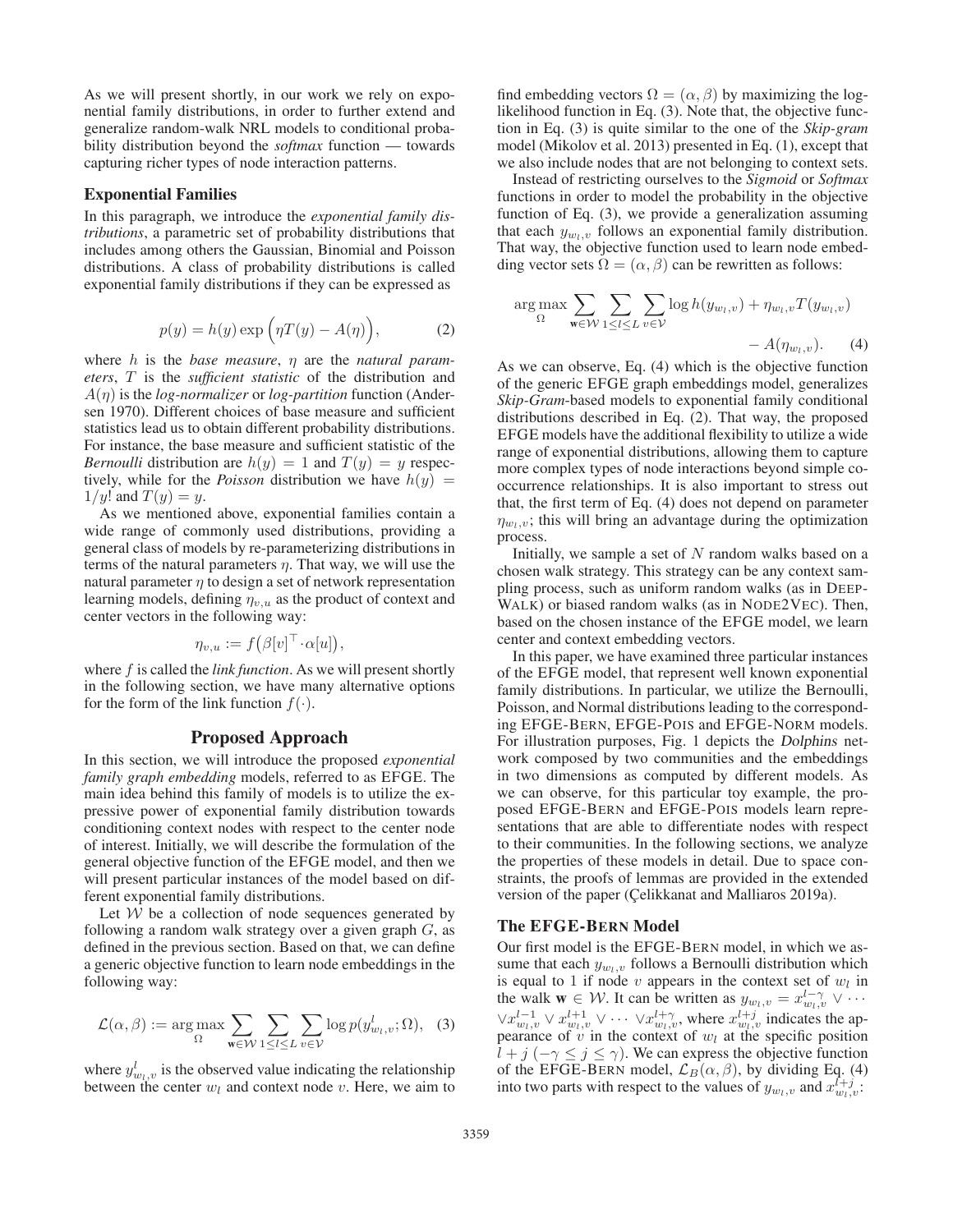

Figure 1: The *Dolphins* network composed by 2 communities and the corresponding embeddings for  $d = 2$ .

$$
\mathcal{L}_B = \sum_{\mathbf{w} \in \mathcal{W}} \sum_{1 \leq l \leq L} \left[ \sum_{v \in \mathcal{N}_{\gamma}(w_l)} \log p(y_{w_l, v}) + \sum_{v \notin \mathcal{N}_{\gamma}(w_l)} \log p(y_{w_l, v}) \right]
$$

$$
= \sum_{\mathbf{w} \in \mathcal{W}} \sum_{1 \leq l \leq L} \left[ \sum_{\substack{|j| \leq \gamma \\ u^+ := w_j}} \log p(x_{w_l, u^+}^{l+j}) + \sum_{\substack{|j| \leq \gamma \\ u^- : \neq w_j}} \log p(x_{w_l, u^-}^{l+j}) \right]
$$

Note that, the exponential form of a Bernoulli distribution with a parameter  $\pi$  is exp  $(\eta x - A(\eta))$ , where the lognormalizer  $A(\eta)$  is  $\log(1 + \exp(\eta))$  and the parameter  $\pi$  is the sigmoid function  $\sigma(\eta) = 1/(1 - \exp(-\eta))$ . Therefore,<br>we can rewrite the objective function  $\mathcal{L}_{\mathcal{D}}(\alpha, \beta)$  as follows: we can rewrite the objective function  $\mathcal{L}_B(\alpha, \beta)$  as follows:

$$
\sum_{\mathbf{w}\in\mathcal{W}}\sum_{1\leq l\leq L}\left[\sum_{\substack{|j|\leq\gamma\\u^+:=w_j}}\log\sigma(\eta_{w_l,u^+})+\!\!\!\!\!\!\sum_{\substack{|j|\leq\gamma\\u^-:\neq w_j}}\!\!\!\log\sigma(-\eta_{w_l,u^-})\right]
$$

We choose the identity map for the link function  $f(\cdot)$ , so  $\eta_{v,u}$  becomes equal to the product of vectors  $\alpha[v]$  and  $\beta[u]$ . Relationship to negative sampling. Although the *negative sampling* strategy (Mikolov et al. 2013) was proposed to approximate the objective function of the *Skip-Gram* model for node representation, any rigorous theoretical argument showing the connection between them has not been provided. In Lemma 1, we show that the log-likelihood  $\mathcal{L}_B(\alpha, \beta)$  of the EFGE-BERN model in fact converges to the objective function of negative sampling given in Eq. (5). In our implementation, we adopt negative sampling in order to improve the efficiency of the computation.

**Lemma 1.** *The log-likelihood function*  $\mathcal{L}_B$  *converges to* 

$$
\sum_{w \in \mathcal{W}} \sum_{1 \leq l \leq L} \sum_{|j| \leq \gamma} \left[ \log p(x_{w_l, w_{l+j}}^{l+j}) + \sum_{s=1}^{k} \mathbb{E} \log p(x_{w_l, u}^{l+j}) \right] (5)
$$

*for large values of* k*.*

#### The EFGE-POIS Model

In this model, we will use the Poisson distribution to capture the relationship between context and center nodes in a random walk sequence. Let  $y_{w_l,v}$  be a value indicating the number of occurrences of node v in the context of  $w_l$ . We assume that  $y_{w_l,v}$  follows a Poisson distribution, with the mean

value  $\lambda_{w_l,v}$  being the number of appearances of node v in the context  $\mathcal{N}_\gamma^{\mathbf{w}}(w_l)$ . Similar to the previous model, it can be expressed as  $y_{w_l,v} = x_{w_l,v}^{l-\gamma} + \cdots + x_{w_l,v}^{l-1} + x_{w_l,v}^{l+1} + \cdots + x_{w_l,v}^{l+\gamma}$ <br>where  $x_l^{l+1} \cdots B_{\alpha_l,v}^{l+\gamma}$  for  $x_l \leq i \leq \alpha$ . That we way where  $x_{w_l,v}^{l+j} \sim Pois(\lambda_{w_l,v})$  for  $-\gamma \leq j \leq \gamma$ . That way, we obtain  $\tilde{\lambda}_{w_l, v} = \sum_{j=-\gamma}^{\gamma} \lambda_{w_l, v}^{l+j}$ , since the sum of independent<br>Poisson random variables is also Poisson. By plugging the Poisson random variables is also Poisson. By plugging the exponential form of the Poisson distribution into Eq. (3), we can derive the objective function  $\mathcal{L}_P(\alpha, \beta)$  of the model as:

$$
\sum_{\mathbf{w}\in\mathcal{W}}\sum_{1\leq l\leq L}\sum_{v\in\mathcal{V}}\left[\log h(y_{w_l,v})+\left(\eta_{w_l,v}y_{w_l,v}-\exp(\eta_{w_l,v})\right)\right],
$$

where the base measure  $h(y_{w_l,v})$  is equal to  $1/y_{w_l,v}$ !. Note that, the number of occurrence  $y_{w_l,v}$  is equal to 0 if v does not appear in the context of  $w_l \in V$ . Following a similar strategy as in the EFGE-BERN model, the equation can be split into two parts for the cases where  $y_{w_l,v} > 0$  and  $y_{w_l,v} = 0$ . That way, we can adopt the negative sampling strategy (given in Eq. (5)) as follows:

$$
\begin{aligned} \sum\limits_{\mathbf{w}\in\mathcal{W}}\sum\limits_{1\leq l\leq L}\sum\limits_{\substack{|j|\leq\gamma\\u:=w_j\\ \hline}}&\left[-\text{log}(x_{w_l,u}^{l+j}!)+\eta_{w_l,u}x_{w_l,u}^{l+j}-\text{exp}(\eta_{w_l,u})\right]\\ &+\sum\limits_{\substack{|j|\leq\gamma\\u:\neq w_j}}\Big[-\text{exp}(\eta_{w_l,u})\Big]. \end{aligned}
$$

Note that, in the EFGE-POIS model, we do not specify any particular link function — thus, the natural parameter is equal to the product of the embeddings vectors.

Relationship to overlapping community detection. It can be seen that the objective function of the widely used BIG-CLAM overlapping community detection method by Yang and Leskovec (Yang and Leskovec 2013), can be obtained by unifying the objectives of the EFGE-BERN and EFGE-POIS models. The relationship is shown in Lemma 2. Besides, one can say that each entry of the embedding vectors correspond to a value indicating the membership of a node to a community — in this case, BIGCLAM restricts the vectors to non-negative values.

**Lemma 2.** Let  $Z_{w_l,v}$  be independent random variables fol*lowing Poisson distribution with natural parameter*  $\eta_{w_l,v}$ *defined by*  $\log(\beta[w_l] \cdot \alpha[v])$ *. Then, the objective function of*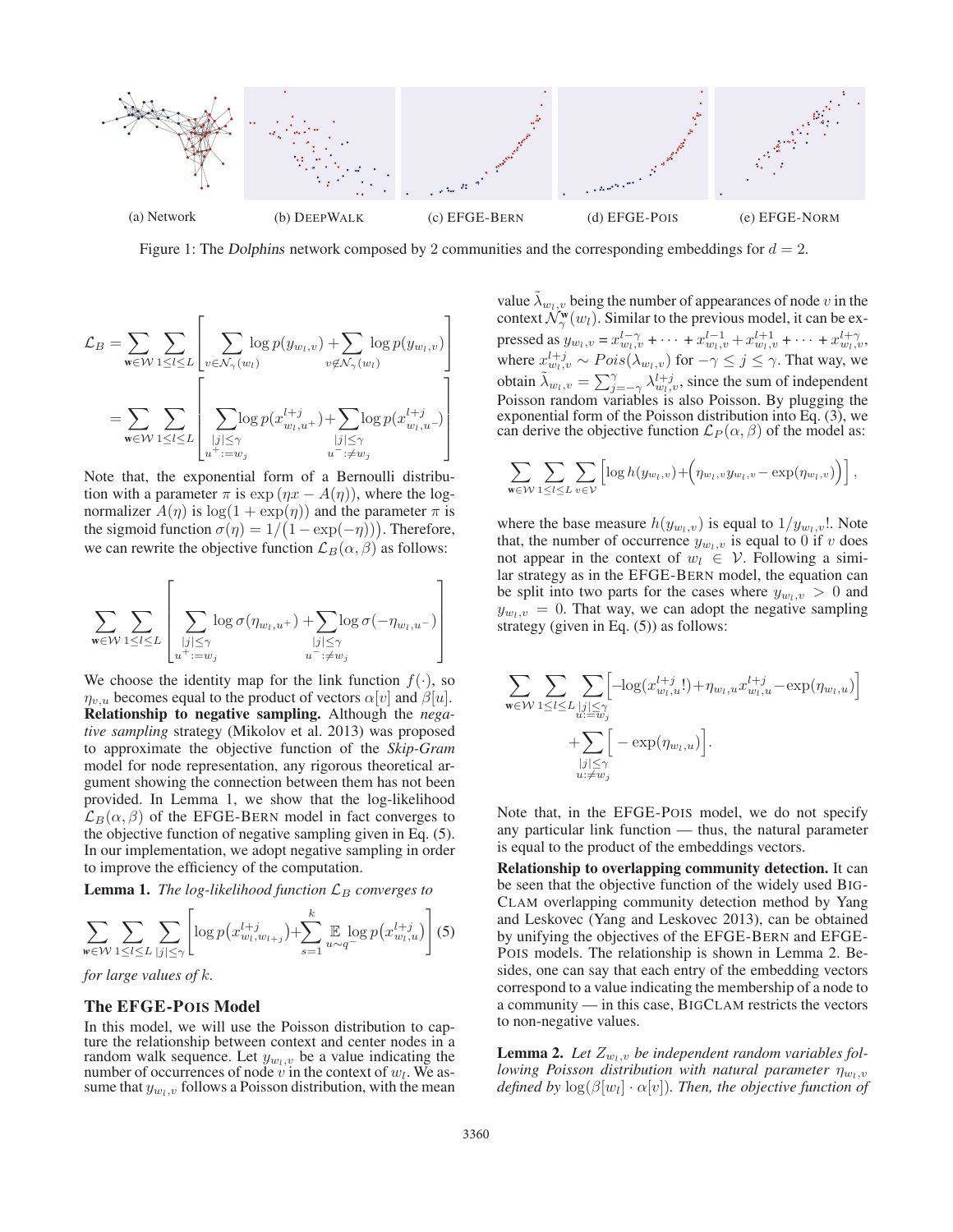EFGE-BERN *model becomes equal to*

$$
\sum_{w \in \mathcal{W}} \sum_{1 \leq l \leq L} \left[ \sum_{v \in \mathcal{N}_{\gamma}(w_l)} \log \left( 1 - \exp \left( -\beta [w_l]^{\top} \cdot \alpha[v] \right) \right) - \sum_{v \notin \mathcal{N}_{\gamma}(w_l)} \beta [w_l]^{\top} \cdot \alpha[v] \right]
$$

*if the model parameter*  $\pi_{w_l,v}$  *defined by*  $p(Z_{w_l,v} > 0)$ *.* 

## The EFGE-NORM Model

If a node  $v$  appears in the context of  $w_l$  more frequently with respect to other nodes, we can say that  $v$  has a higher interaction with  $w_l$  than the rest ones. Therefore, we will consider each  $y_{w_l,v}$  in this model as an edge weight indicating the relationship between the nodes  $w_l$  and v. We assume that  $x_{w_l,v}^{l+j} \sim \mathcal{N}(1, \sigma_+^2)$  if  $v \in \mathcal{N}_{\gamma}(w_l)$ , and  $x_{w_l,v}^{l+j} \sim \mathcal{N}(0, \sigma_-^2)$ otherwise. Hence, we obtain that  $y_{w_l,v} \sim \mathcal{N}(\tilde{\mu}, \tilde{\sigma}^2)$ , where  $\tilde{\mu}$  is the number of occurrences of *n* in the context if we  $\tilde{\mu}$  is the number of occurrences of v in the context if we follow a similar assumption  $y_{w_l, v} = \sum_{j=-\gamma}^{\gamma} x_{w_l, v}^{l+j}$  as in<br>the previous model. The definition of the objective function the previous model. The definition of the objective function,  $\mathcal{L}_N(\alpha, \beta)$ , for the EFGE-NORM model is defined as follows:

$$
\sum_{\mathbf{w}\in\mathcal{W}}\sum_{1\leq l\leq L}\sum_{\substack{|j|\leq \gamma\\u:=w_j}}\left[\log h(x_{w_l,u}^{l+j}) + \left(x_{w_l,u}^{l+j}\frac{\eta_{w_l,u}}{\sigma^+} - \frac{\eta_{w_l,u}^2}{2}\right)\right] + \sum_{\substack{|j|\leq \gamma\\u:\neq w_j}}\left[\log h(x_{w_l,u}^{l+j}) + \left(x_{w_l,u}^{l+j}\frac{\eta_{w_l,u}}{\sigma^-} - \frac{\eta_{w_l,u}^2}{2}\right)\right],
$$

where the base measure  $h(x_{w_l,u})$  is<br>  $\lim_{n \to \infty} (x_l^2 - (2\pi^2)/\sqrt{2\pi\sigma})$  for known variance In this  $\exp(-x_{w_l,u}^2/2\sigma^2)/\sqrt{2\pi}\sigma$  for known variance. In this model we choose the link function as  $f(x) = \exp(-x)$  so √model, we choose the link function as  $f(x) = \exp(-x)$ , so  $\eta_{w_l, u}$  is defined as  $\exp(-\beta[w_l]^\top \alpha[u]).$ 

#### **Optimization**

For the optimization we use *Stochastic Gradient Descent* (SGD) (Bottou 1991) to learn representations  $\Omega=(\alpha,\beta)$ . Since we use exponential family distributions, we have a general form of the objective function given in Eq. (4). As it is computationally very expensive to compute gradients for each node pair, we take advantage of the fact that we have formulated the objective function of each model in such a way that it could be divided into two parts according to the values of  $x_{w_l,u}^{l+j}$ ; thus, we adopt the negative sampling strategy, setting sampling size to  $k = 5$ in all the experiments. For the update of learning parameters and for generating negative samples, we follow the approach described in (Perozzi, Al-Rfou, and Skiena 2014; Mikolov et al. 2013).

#### Experimental Evaluation

In this section, we evaluate the performance of the proposed models with respect to several node embedding baseline techniques in the node classification and link prediction tasks over various networks shown in Table 1.

|                 | v      | $ \mathcal{E} $ | к | $ \mathcal{C} $ | Avg. Degree | <b>Density</b> |
|-----------------|--------|-----------------|---|-----------------|-------------|----------------|
| <i>CiteSeer</i> | 3.312  | 4.660           | 6 | 438             | 2.814       | 0.0009         |
| Cora            | 2.708  | 5,278           | 7 | 78              | 3.898       | 0.0014         |
| DBLP            | 27.199 | 66.832          | 4 | 2.115           | 4.914       | 0.0002         |
| <b>AstroPh</b>  | 17.903 | 19,7031         |   |                 | 22.010      | 0.0012         |
| HepTh           | 8,638  | 24.827          |   |                 | 5.7483      | 0.0007         |
| Facebook        | 4,039  | 88.234          |   |                 | 43.6910     | 0.0108         |
| GrOc            | 4.158  | 13,428          |   |                 | 6.4589      | 0.0016         |

Table 1: Statistics of network datasets used in the experiments.  $|V|$ : number of nodes,  $|\mathcal{E}|$ : number of edges,  $|\mathcal{K}|$ : number of labels and  $|C|$ : number of connected components.

Baseline methods. We evaluate the three proposed EFGE models against five state-of-the-art NRL techniques.  $(i)$ DEEPWALK (Perozzi, Al-Rfou, and Skiena 2014) generates a set of node sequences by choosing a node uniformly at random from the neighbours of the node it currently resides.  $(ii)$  NODE2VEC (Grover and Leskovec 2016) relies on a biased random walk strategy, introducing two additional parameters which are used to determine the behaviour of the random walk in visiting nodes close to the one currently residing at. We simply set these parameters to 1.0.  $(iii)$ LINE (Tang et al. 2015) learns embeddings that are based on first-order and second-order proximity (each one of length  $d/2$ ). (iv) HOPE (Ou et al. 2016) is a matrix factorization method which aims at extracting feature vectors by preserving higher order patterns of the network (in our experiments, we have used the *Katz* index). (v) NETMF (Qiu et al. 2018) aims at factorizing the matrix approximated by the pointwise mutual information of center and context pairs. In our experiments, we have used walk length  $L = 10$ , number of walks  $N = 80$  and window size  $\gamma = 10$  for all models and the variants of EFGE model are fed with the same node sequences produced by NODE2VEC.

## Node Classification

Experimental setup. In the classification task, we aim to predict the correct labels of nodes having access to a limited number of training labels (i.e., nodes with known label). In our experiments, we split the nodes into varying training ratios, from 2% up to 90% in order to better evaluate the models. We perform our experiments applying an onevs-rest logistic regression classifier with  $L_2$  regularization<sup>1</sup>, computing the Micro- $F_1$  score (the Macro- $F_1$  score over a wide range of training ratios is also presented in the extended version of this paper (Çelikkanat and Malliaros 2019a)). We repeat the experiments for 50 times and report the average score for each network.

Experiment results. Table 2a shows the classification performance on the *CiteSeer* network. In all cases, the proposed models outperform the baselines, with the EFGE-NORM and EFGE-POIS models being the best performing ones. The EFGE-NORM model shows the best performance among the three EFGE models, for most training sizes. The percentage gain for Micro- $F_1$  score of our best

<sup>&</sup>lt;sup>1</sup>We have used the *scikit-learn* package in the implementation.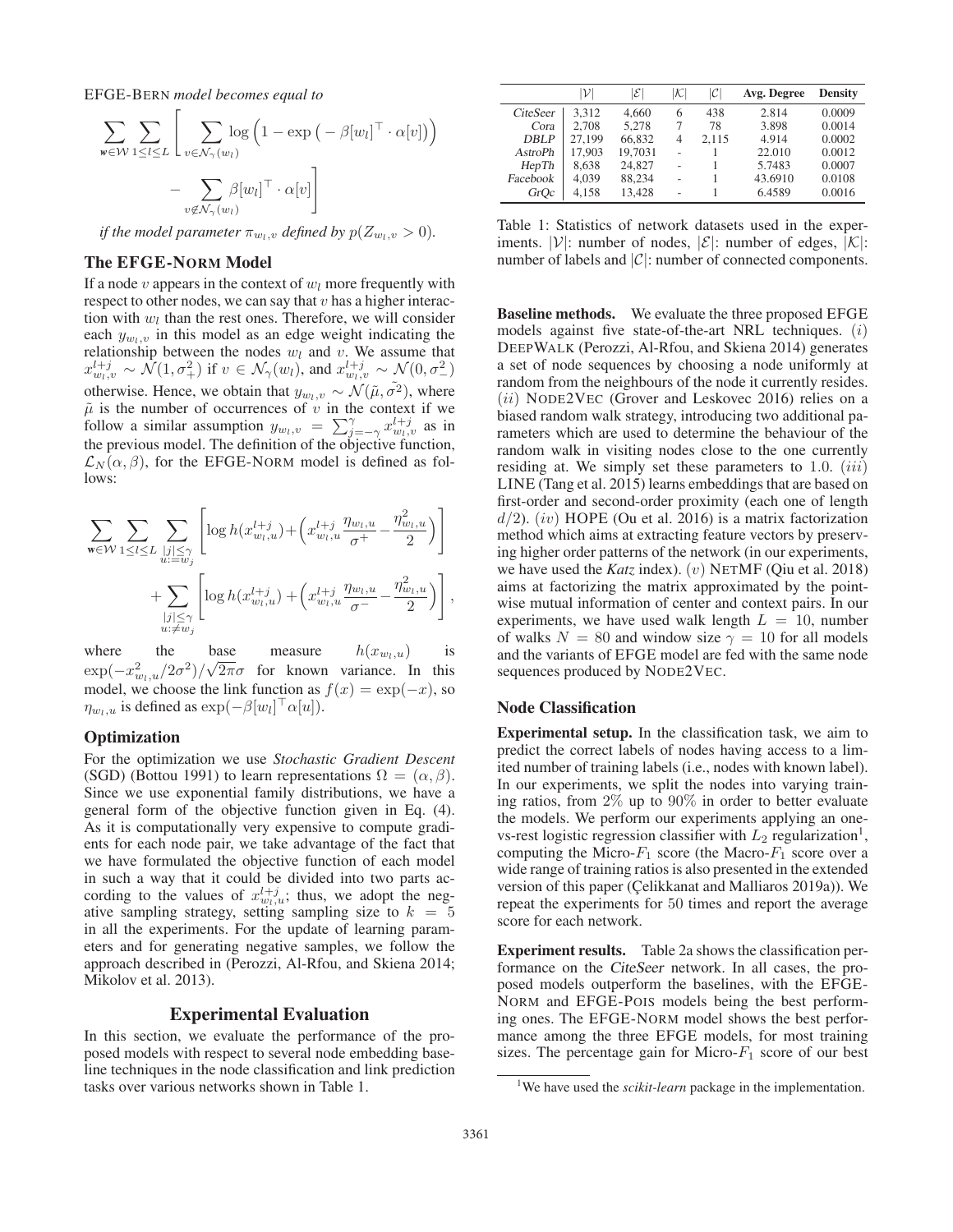|                  | 2%       | 4%    | 6%    | 8%    | $10\%$ | 30%   | 50%   | 70%   | $90\%$ |  |
|------------------|----------|-------|-------|-------|--------|-------|-------|-------|--------|--|
| <b>DEEPWALK</b>  | 0.416    | 0.460 | 0.489 | 0.505 | 0.517  | 0.566 | 0.584 | 0.595 | 0.592  |  |
| NODE2VEC         | 0.450    | 0.491 | 0.517 | 0.530 | 0.541  | 0.585 | 0.597 | 0.601 | 0.599  |  |
| LINE             | 0.323    | 0.387 | 0.423 | 0.451 | 0.466  | 0.532 | 0.551 | 0.560 | 0.564  |  |
| HOPE             | 0.196    | 0.205 | 0.210 | 0.204 | 0.219  | 0.256 | 0.277 | 0.299 | 0.320  |  |
| <b>NETMF</b>     | 0.451    | 0.496 | 0.526 | 0.540 | 0.552  | 0.590 | 0.603 | 0.604 | 0.608  |  |
| <b>EFGE-BERN</b> | 0.461    | 0.493 | 0.517 | 0.536 | 0.549  | 0.588 | 0.603 | 0.609 | 0.609  |  |
| EFGE-POIS        | 0.484    | 0.514 | 0.537 | 0.551 | 0.562  | 0.595 | 0.606 | 0.611 | 0.613  |  |
| <b>EFGE-NORM</b> | 0.493    | 0.525 | 0.542 | 0.553 | 0.561  | 0.596 | 0.606 | 0.612 | 0.616  |  |
| CiteSeer<br>(a)  |          |       |       |       |        |       |       |       |        |  |
|                  | 2%       | 4%    | 6%    | 8%    | $10\%$ | 30%   | 50%   | 70%   | $90\%$ |  |
|                  |          |       |       |       |        |       |       |       |        |  |
| <b>DEEPWALK</b>  | 0.621    | 0.689 | 0.715 | 0.732 | 0.747  | 0.802 | 0.819 | 0.826 | 0.833  |  |
| NODE2VEC         | 0.656    | 0.714 | 0.743 | 0.757 | 0.769  | 0.815 | 0.831 | 0.839 | 0.841  |  |
| <b>LINE</b>      | 0.450    | 0.544 | 0.590 | 0.633 | 0.661  | 0.746 | 0.765 | 0.774 | 0.775  |  |
| HOPE             | 0.277    | 0.302 | 0.299 | 0.302 | 0.302  | 0.301 | 0.302 | 0.303 | 0.302  |  |
| <b>NETMF</b>     | 0.636    | 0.716 | 0.748 | 0.767 | 0.773  | 0.821 | 0.834 | 0.841 | 0.844  |  |
| <b>EFGE-BERN</b> | 0.668    | 0.720 | 0.743 | 0.759 | 0.767  | 0.808 | 0.823 | 0.834 | 0.838  |  |
| EFGE-POIS        | 0.680    | 0.733 | 0.746 | 0.759 | 0.765  | 0.802 | 0.814 | 0.820 | 0.825  |  |
| <b>EFGE-NORM</b> | 0.682    | 0.743 | 0.760 | 0.770 | 0.780  | 0.810 | 0.824 | 0.827 | 0.839  |  |
| (b) Cora         |          |       |       |       |        |       |       |       |        |  |
|                  |          |       |       |       |        |       |       |       |        |  |
|                  | 2%       | 4%    | 6%    | 8%    | $10\%$ | 30%   | 50%   | 70%   | 90%    |  |
| <b>DEEPWALK</b>  | 0.545    | 0.585 | 0.600 | 0.608 | 0.613  | 0.626 | 0.628 | 0.628 | 0.633  |  |
| NODE2VEC         | 0.575    | 0.600 | 0.611 | 0.619 | 0.622  | 0.636 | 0.638 | 0.639 | 0.639  |  |
| <b>LINE</b>      | 0.554    | 0.580 | 0.590 | 0.597 | 0.603  | 0.618 | 0.621 | 0.623 | 0.623  |  |
| HOPE             | 0.379    | 0.378 | 0.379 | 0.379 | 0.379  | 0.379 | 0.379 | 0.378 | 0.380  |  |
| <b>NETMF</b>     | 0.577    | 0.589 | 0.596 | 0.601 | 0.605  | 0.617 | 0.620 | 0.623 | 0.623  |  |
| <b>EFGE-BERN</b> | 0.573    | 0.598 | 0.610 | 0.617 | 0.622  | 0.634 | 0.638 | 0.638 | 0.638  |  |
| EFGE-POIS        | 0.588    | 0.605 | 0.614 | 0.620 | 0.624  | 0.635 | 0.637 | 0.636 | 0.638  |  |
| <b>EFGE-NORM</b> | 0.603    | 0.614 | 0.622 | 0.624 | 0.628  | 0.637 | 0.640 | 0.642 | 0.641  |  |
|                  |          |       |       |       |        |       |       |       |        |  |
|                  | (c) DBLP |       |       |       |        |       |       |       |        |  |

Table 2: Micro- $F_1$  scores for the node classification experiment for varying training sizes of networks.

model with respect to the highest baseline score, is varying from 0.61% up to 9.33%. For the results on the *Cora* network shown in Table 2b, the EFGE-NORM model outperforms the baseline methods for small training set sizes of up to 10%. The EFGE-POIS also shows similar characteristics, while the EFGE-BERN model has comparable performance to NODE2VEC. The EFGE-NORM model has a gain of 4.0% against the best of baselines. For large training sets above 30%, NETMF is the best performing model over the *Cora* network. Lastly, moving on the results on the *DBLP* network shown in Table 2c, the EFGE-NORM model shows the best performance in all cases under the Micro- $F_1$  scores. The highest Micro- $F_1$  gain of our proposed models against the best performing baseline is around 4.51%.

Overall, the classification experiments show that the proposed EFGE-POIS and EFGE-NORM models perform quite well, outperforming most baselines especially on a limited number of training data. This can qualitatively be explained by the fact that, those exponential family distribution models enable to capture the number of occurrences of a node within the context of another one, while learning the embedding vectors. Of course, the structural properties of the network, such as the existence of community structure, might affect the performance of these models. For instance, as we have seen in the toy example of Fig. 1, the existence of well defined communities at the *Dolphins* network, allows the EFGE-POIS model to learn more discriminative embeddings with respect to the underlying communities (as we expect to have repetitions of nodes that belong to the same community while sampling the context of a node based on

|                | $D_{\rm{EPP}}$ $W_{\rm{AL}_K}$ | $N_{\rm{ODE2}}_{V\rm{E}}$ | $L_{I\!N\!P\!E}$ | $\mathcal{H} \mathcal{O} \mathcal{P} \mathcal{E}$ | $N\varepsilon_{TMF}$ | ${E}F G E_{{{}^\ast}\!} B E R_N$ | ${\cal E}{\cal F}{\cal G}{\cal E}\textrm{-}P_{{\cal O}{\cal I}{\cal S}}$ | ${^{EFG}\!E\text{-}N o \!}_{R\!M}$ |
|----------------|--------------------------------|---------------------------|------------------|---------------------------------------------------|----------------------|----------------------------------|--------------------------------------------------------------------------|------------------------------------|
| Citeseer       | 0.770                          | 0.780                     | 0.717            | 0.744                                             | 0.742                | 0.815                            | 0.834                                                                    | 0.828                              |
| Cora           | 0.739                          | 0.757                     | 0.686            | 0.712                                             | 0.755                | 0.769                            | 0.797                                                                    | 0.807                              |
| <b>DBLP</b>    | 0.919                          | 0.954                     | 0.933            | 0.873                                             | 0.930                | 0.950                            | 0.950                                                                    | 0.955                              |
| <b>AstroPh</b> | 0.911                          | 0.969                     | 0.971            | 0.931                                             | 0.897                | 0.963                            | 0.922                                                                    | 0.973                              |
| HepTh          | 0.843                          | 0.896                     | 0.854            | 0.836                                             | 0.882                | 0.898                            | 0.885                                                                    | 0.896                              |
| Facebook       | 0.980                          | 0.992                     | 0.986            | 0.975                                             | 0.987                | 0.991                            | 0.991                                                                    | 0.992                              |
| GrQc           | 0.921                          | 0.940                     | 0.909            | 0.902                                             | 0.928                | 0.938                            | 0.937                                                                    | 0.940                              |

Table 3: Area Under Curve (AUC) scores for link prediction.

random walks).

## Link Prediction

Experimental set-up. In the link prediction task, the goal is to predict the missing edges or to estimate possible future connections between nodes. For this experiment, we randomly remove half of the edges of a given network, keeping the residual network connected. Then, we learn node representations using the residual network. The removed edges as well as a randomly chosen set of the same number of node pairs form the testing set. For the training set, we sample the same number of non-existing edges following the same strategy to have negative samples, and the edges in the residual network are used as positive instances. Since we learn embedding vectors for the nodes of the graph, we use the extracted node representations to build edge feature vectors using the *Hadamard* product operator. Let  $a, b \in \mathbb{R}^d$ be the embeddings of two nodes  $u, v \in V$  respectively. Then, under the Hadamard operator, the embedding of the corresponding edge between  $u$  and  $v$  will be computed as:  $[a_1 * b_1, \cdots, a_d * b_d]$ . In all experiments, we have used the logistic regression classifier with  $L_2$  regularization over the networks listed in Table 1.

Experiment results. Table 3 shows the area under curve (AUC) scores for the link prediction task. Since the networks used in the node classification experiments consist of disconnected components, we perform the link prediction experiments on the largest connected component. As it can be seen in Table 3, the EFGE-NORM model is performing quite well on almost all different types of networks. Although NODE2VEC is quite effective having similar performance in two datasets, it is outperformed by EFGE-NORM from 0.04% up to 18.29% in the remaining networks.

### Parameter Sensitivity

In this subsection, we evaluate how the performance of our models is affected under different parameter settings. In particular, we mainly examine the effect of embedding dimension d and the effect of the window size  $\gamma$  used to sample context nodes. More detailed analysis including the effect of the standard deviation  $\sigma$  of the EFGE-NORM is provided in the extended version (Çelikkanat and Malliaros 2019a).

The effect of dimension size. The dimension size  $d$  of embedding vectors is a crucial parameter that can affect the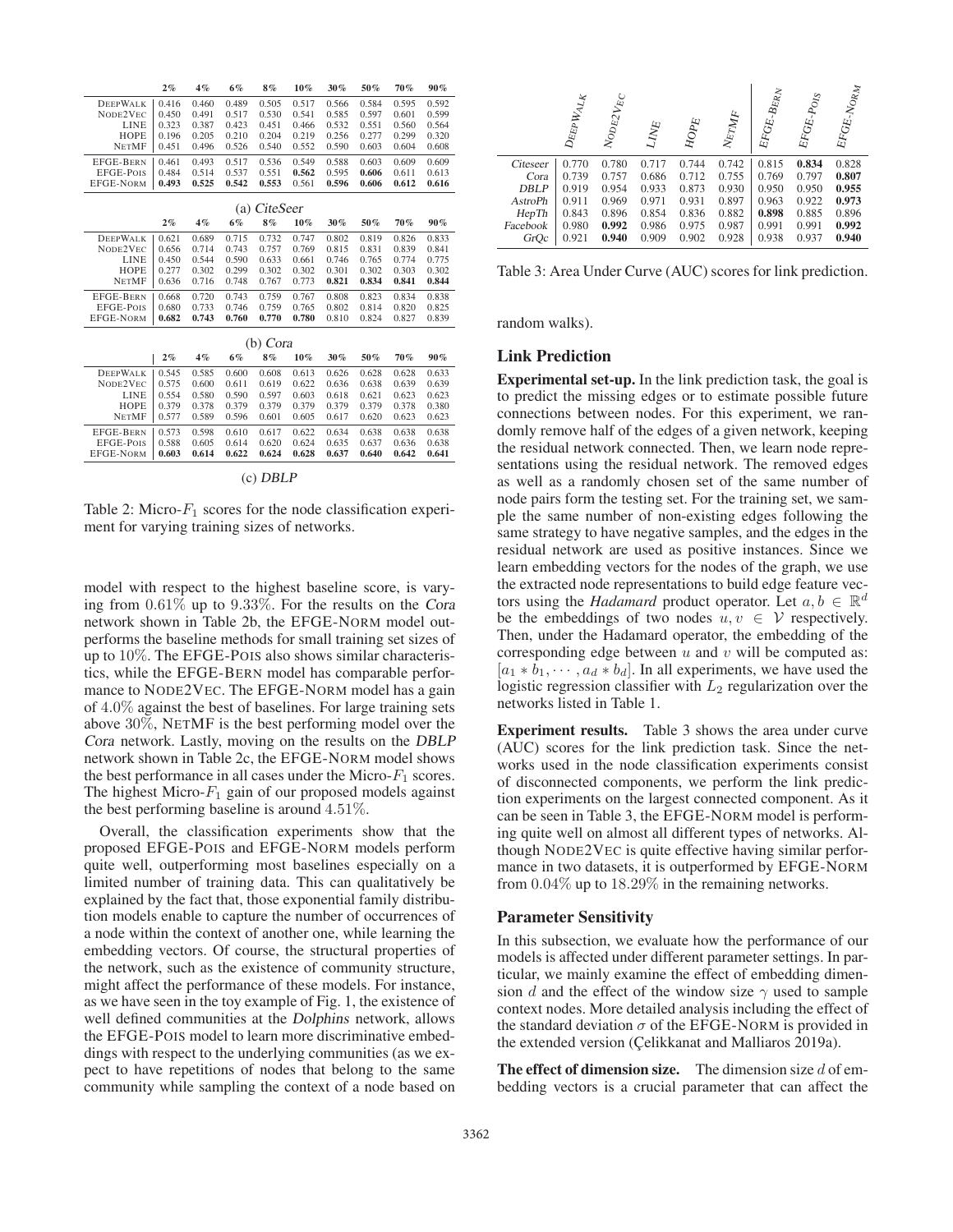performance of a model. We have conducted experiments examining the effect of embedding dimension d on the *Citeseer* network. As it can be seen in Fig. 2a, the increase in the dimension size has positive affect for all models over Micro- $F_1$  scores. When the dimension size increases from 32 up to 224, we observe a gain of around 18% for training set constructed from 50% of the network.



Figure 2: Influence of dimension d and window size  $\gamma$  on the *CiteSeer* network for the training set ratio of 50%.

The effect of window size. Since the appearance or the number of occurrences of a node in the context of a center node is of importance for the EFGE models, we analyze their sensitivity under different window sizes  $\gamma$  on the *CiteSeer* network. Figure 2b depicts the Micro- $F_1$  scores for training set composed by 50% of the network. As we can observe, both the EFGE-NORM and EFGE-POIS models have the tendency to show better performance for large window sizes, since they directly model the number of occurrences of nodes within a random walk sequence — and potentially are benefited by a large  $\gamma$  value. On the contrary, the performance of the EFGE-BERN model (which in fact captures simple co-occurrence relationships, resembling NODE2VEC) deteriorates for large window sizes.

# Related Work

Network representation learning. The traditional unsupervised feature learning methods aim at factorizing some matrix representation of the graph, which has been designed by taking into account the properties of a given network (Hamilton, Ying, and Leskovec 2017). Laplacian Eigenmaps (Belkin and Niyogi 2001) and IsoMap (Tenenbaum, Silva, and Langford 2000) are just some of those approaches targeting to preserve first-order proximity of nodes. More recently, proposed algorithms including GRAREP (Cao, Lu, and Xu 2015) and HOPE (Ou et al. 2016), aim at preserving higher order proximities. Nevertheless, despite the fact that matrix factorization approaches offer an elegant way to capture the desired properties, they mainly suffer from their time complexity. LINE (Tang et al. 2015) and SDNE (Wang, Cui, and Zhu 2016) both optimize more sophisticated objective functions that preserve both first- and second-order proximities at the cost of an increased computational complexity, while VERSE (Tsitsulin et al. 2018)

utilizes node similarity measures to learn node representations. In addition, community structure properties can also be taken into account in the NRL process. The authors of (Wang et al. 2017), proposed a matrix factorization algorithm that incorporates the community structure into the embedding process, implicitly focusing on the quantity of modularity.

Random walk-based methods (Hamilton, Ying, and Leskovec 2017) have gained considerable attention, mainly due the efficiency of the *Skip-Gram* model. DEEPWALK performs uniform random walks to sample context nodes, while NODE2VEC and its extensions (Grover and Leskovec 2016; Nguyen and Malliaros 2018) simulate biased-random walks that provide a trade-off between breadth-first and depth-first graph traversals. Following this line of research, distinct random sampling strategies have been proposed and various methods have emerged (Ribeiro, Saverese, and Figueiredo 2017). In all those cases though, the *softmax* function is used model center-context relationships, something that might restrict the performance of the models. More recently, *Skip-Gram*-based methods were extended to multiple vector representations, aiming at capturing multiple roles of nodes in the case of inherent overlapping communities (Epasto and Perozzi 2019). In addition, it was recently shown that DEEP-WALK and NODE2VEC implicitly perform matrix factorizations (Qiu et al. 2018; 2019).

Recently, there is an intense research effort on Graph Neural Network (GNN) architectures (Wu et al. 2019), including graph convolutional networks, autoencoders and diffusion models. Most of these approaches are supervised or semisupervised, requiring labeled data in the training step, while here we are interested in unsupervised models.

Exponential families. In the related literature, exponential family distributions have been utilized to learn embeddings for high-dimensional data of different types (e.g., market basket analysis) (Rudolph et al. 2016; Liu et al. 2017; Rudolph et al. 2017). As we have presented, our approach generalizes exponential family embedding models to graphs.

#### **Conclusions**

In this paper, we introduced exponential family graph embeddings (EFGE), proposing three instances (EFGE-BERN, EFGE-POIS and EFGE-NORM) that generalize random walk approaches to exponential families. The benefit of these models stems from the fact that they allow to utilize exponential family distributions over center-context node pairs, going beyond simple co-occurrence relationships. We have also examined how the objective functions of the models can be expressed in a way that negative sampling can be applied to scale the learning process. The experimental results have demonstrated that instances of the EFGE model are able to outperform widely used baseline methods. As future work, we plan to further generalize the model to other exponential family distributions.

#### References

Andersen, E. 1970. Sufficiency and exponential families for discrete sample spaces. *Journal of the American Statistical*